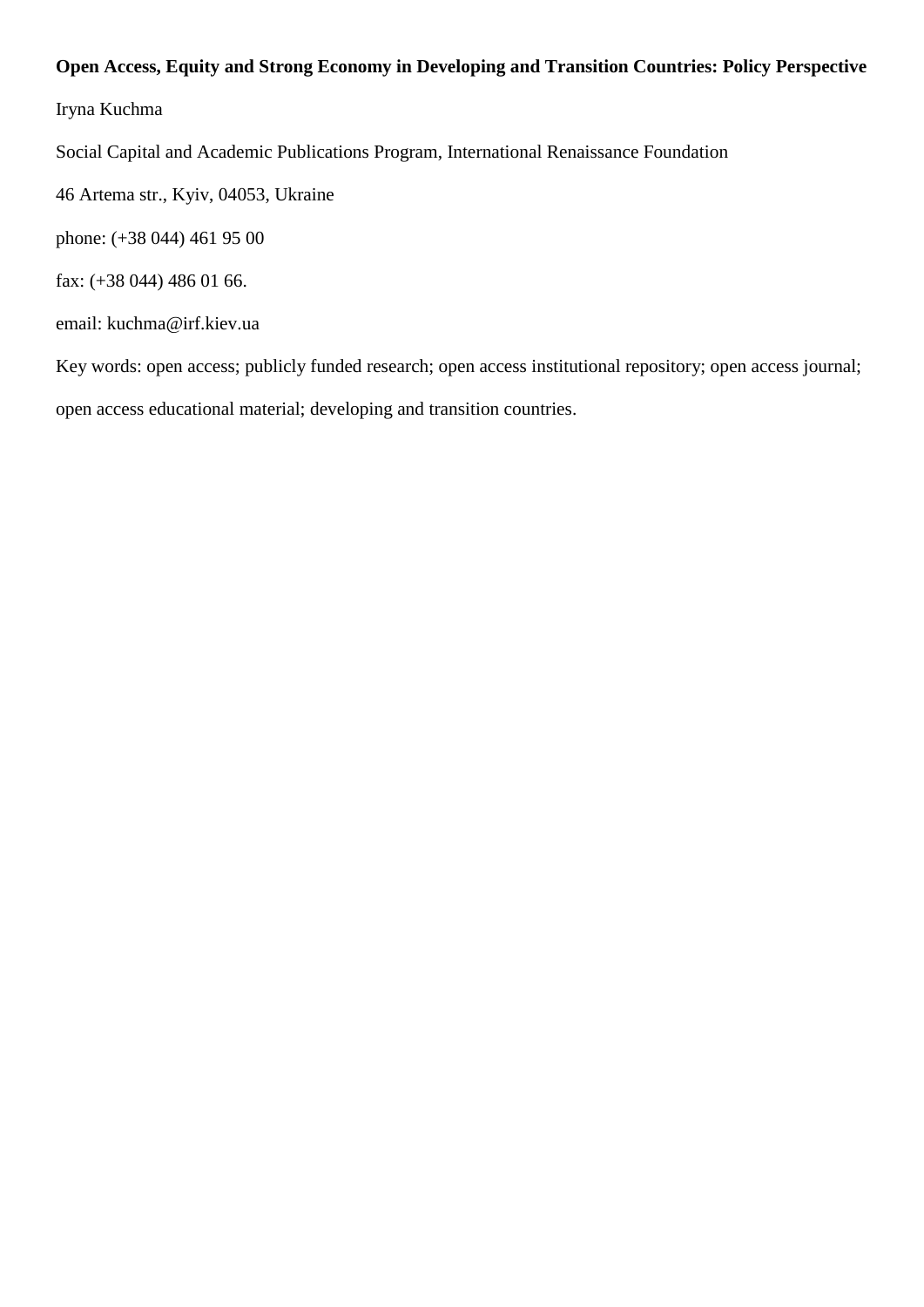# **Abstract:**

Since January 2007 Ukraine has a law mandating open access to publicly funded research. Most of the Parliament members supported it. And it is already the second parliamentary inquiry mandating the Cabinet of Ministers to take actions on creating favourable conditions for developing open access repositories in archives, libraries, museums, scientific and research institutions with open access condition to publicly funded research. Nevertheless bottom-up approaches of Ukrainian Universities and research centres as well as political support from the principle legislative body in the country have still not resulted into a network of well-functioning institutional repositories. The article highlights recent open access developments and presents the lists of open access benefits for the countries and regions.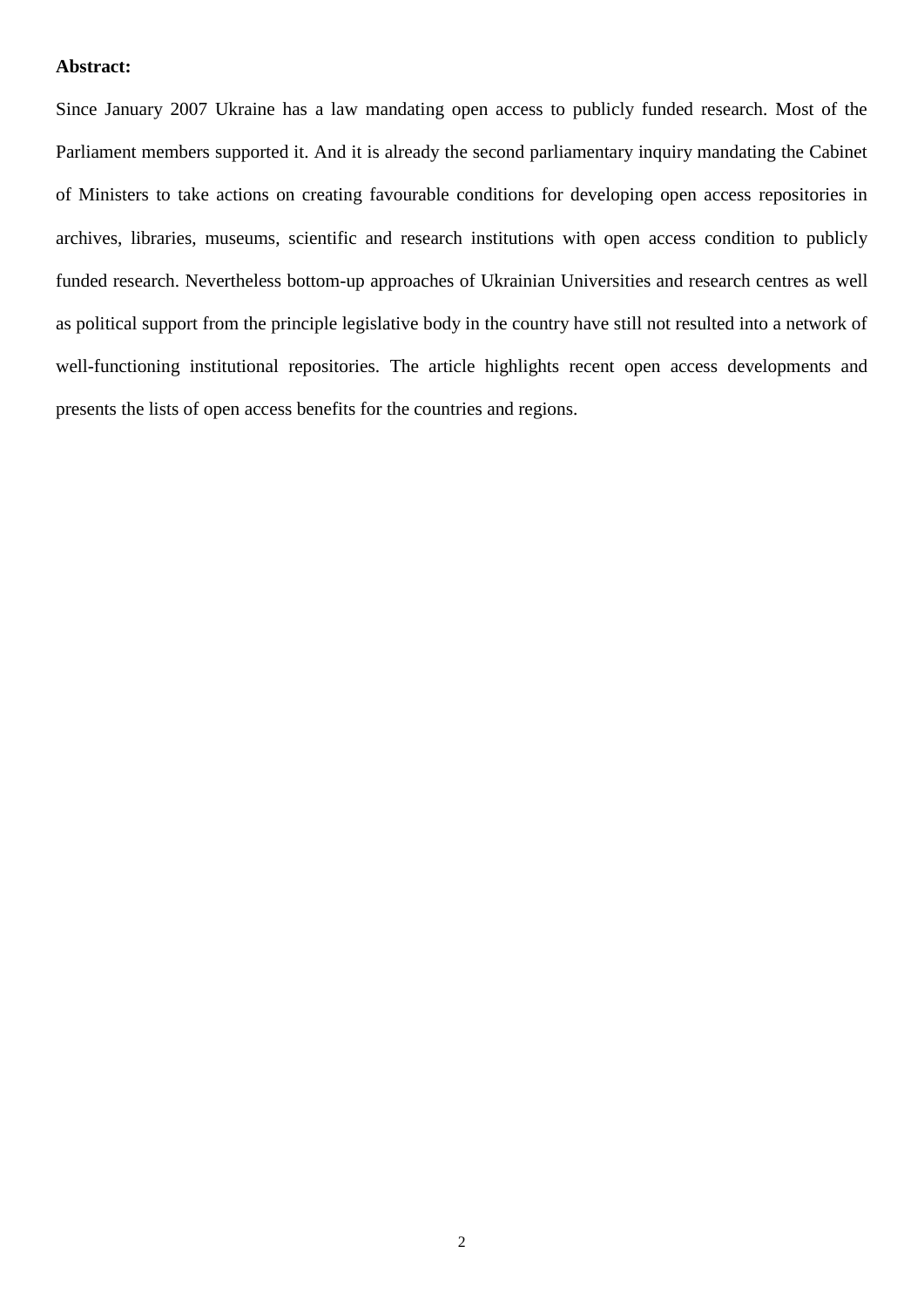## **Strong Growth, Rapid Changes**

In 2007 we see steady progress in open access developments. Taking November 2007 as an example we can list a number of different initiatives all over the globe proving that open access is working. eIFL.net – a not for profit organization that supports and advocates for the wide availability of electronic resources by library users in transitional and developing countries and currently includes [library consortia](http://www.eifl.net/cps/sections/countries) in 50 developing and transition countries in Central, Eastern and South-East Europe, the former Soviet Union, Africa, the Middle-East and South-East Asia – has released a federated repository with almost 100 open access institutional repositories [\(http://eifl.cq2.org\)](http://eifl.cq2.org/). It is moving now towards linking up with the EU-funded DRIVER project – the Digital Repository Infrastructure Vision for European Research [\(http://www.driver-repository.eu/\)](http://www.driver-repository.eu/). The Council of the European Union in the Council Conclusions on scientific information in the digital age: access, dissemination and preservation – recognized "that over the past years scientific libraries' capacity to provide researchers with access to a wide range of publications has been affected by rising overall prices of scientific journals (including electronic distribution of publications)"; and that it's "the strategic importance for Europe's scientific development of current initiatives to develop sustainable models for open access to scientific information" [1]. It is not as strong proof as the recent reports calling on the Commission to improve access to results stemming from the research it funds, including reports of the European Research Advisory Board [2] and the statement of the European Research Council's Scientific Council supporting open access to Community funded research results [3], but still it invites the member states to "reinforce" national strategies and structures for access to and preservation and dissemination of scientific information, tackling organizational, legal, technical and financial issues" and invites the Commission to "monitor good practices in relation to open access to European scientific production, including those arising from large scale experiments by scientific communities and large research institutions, and encourage the development of new models that could improve access to European scientific research results" [4]. Half a year earlier preparing to the European Commission conference "Scientific information in the digital age: access, dissemination and preservation" a number of University associations, Universities and research organizations, research funders, National academies and European Research Associations signed the Petition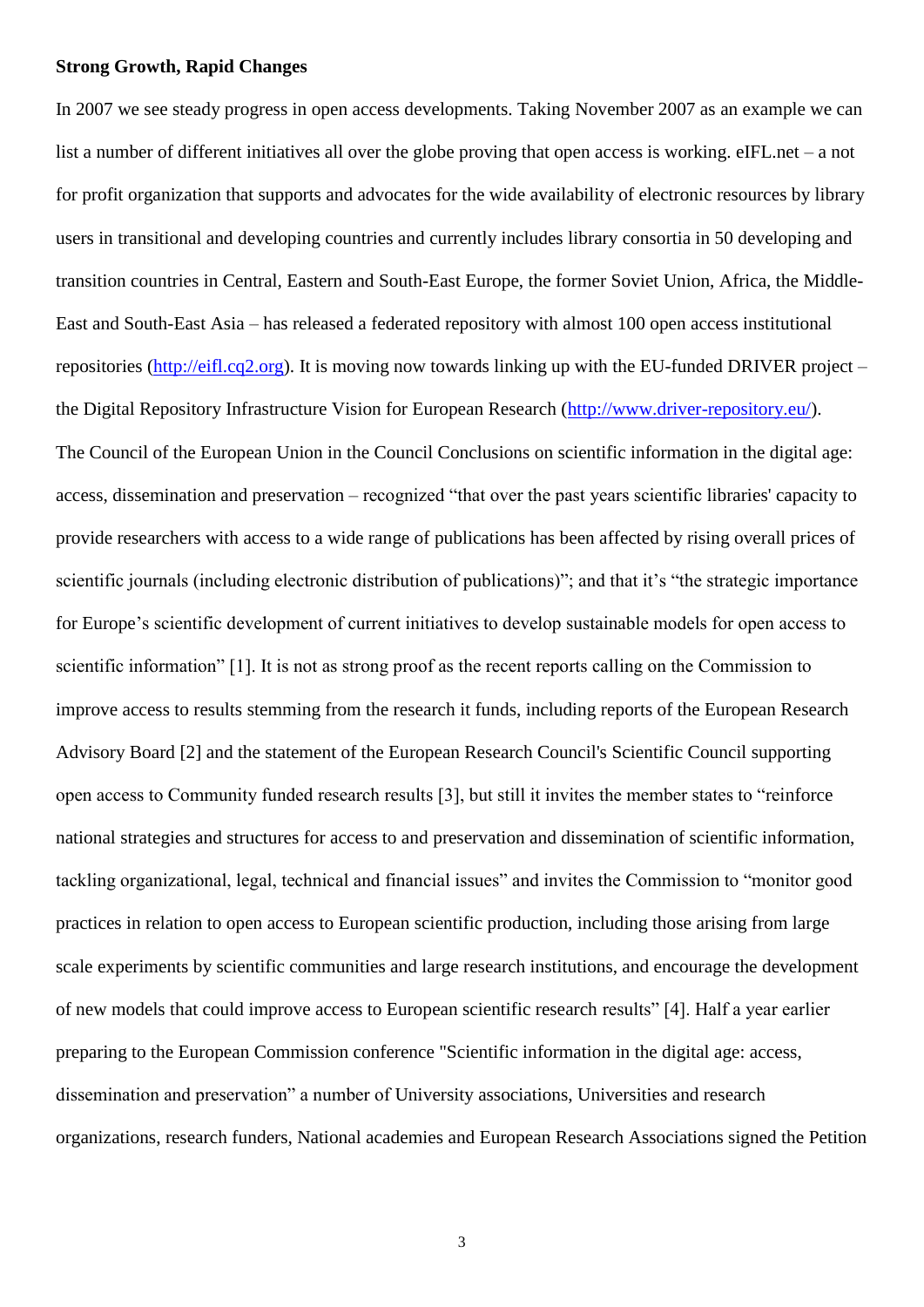for guaranteed public access to publicly-funded research results [5]. In November 2007 this petition had 26,906 signatories from all over the world.

Heather Morrison in the Dramatic Growth of Open Access Series looking back at the 3rd quarter of 2007 reported: "Open Access continues to show amazingly strong growth, in every measure tracked" [6]. Chairman of the Indian National Knowledge Commission (NKC) in his recent letter to the Prime Minister recommended the NKC that all research articles published by Indian authors who receive financial assistance from the government should be in open access [7]. Almost at the same time Botswana Minister of Education gave a keynote address at the 'Open Access' leadership summit of the Southern African Regional Universities Association (SARUA) at the University of Botswana [8]. And the Cape Town Open Education Declaration: Unlocking the promise of open educational resources was softly launched [9]. All these initiatives prove that open access is a working model of scholarly communication for librarians, academic community, educators and research funders.

# **Why don't we have it yet? – Globally**

The US-based Alliance for Taxpayer Access (ATA) – a diverse and growing alliance of organizations representing taxpayers, patients, physicians, researchers, and institutions that support open public access to taxpayer-funded research [\(http://www.taxpayeraccess.org/\)](http://www.taxpayeraccess.org/) provided a quotation from Earlier Sharon Terry, President of the Genetic Alliance: "My children have a genetic disease. It is rare, not well understood, and there is no treatment or cure. However, the most disturbing obstacle we face is the wall around published scientific research. Information critical to health and biomedical research is held hostage…. [But fortunately] new notions of cooperation, collaboration, transparency, and access are now challenging the status quo. It is now time to unlock this science and make it more accessible to all of us." ATA summarized open access developments in the following list of benefits:

- 1. Expanded access to research increases its impact and better informs subsequent research.
- 2. Broader access to knowledge fuels accelerated use and innovation.
- 3. Expanded innovation resulting from enhanced access will improve health care outcomes.
- 4. More innovation will stimulate the U.S. life sciences economy. [10]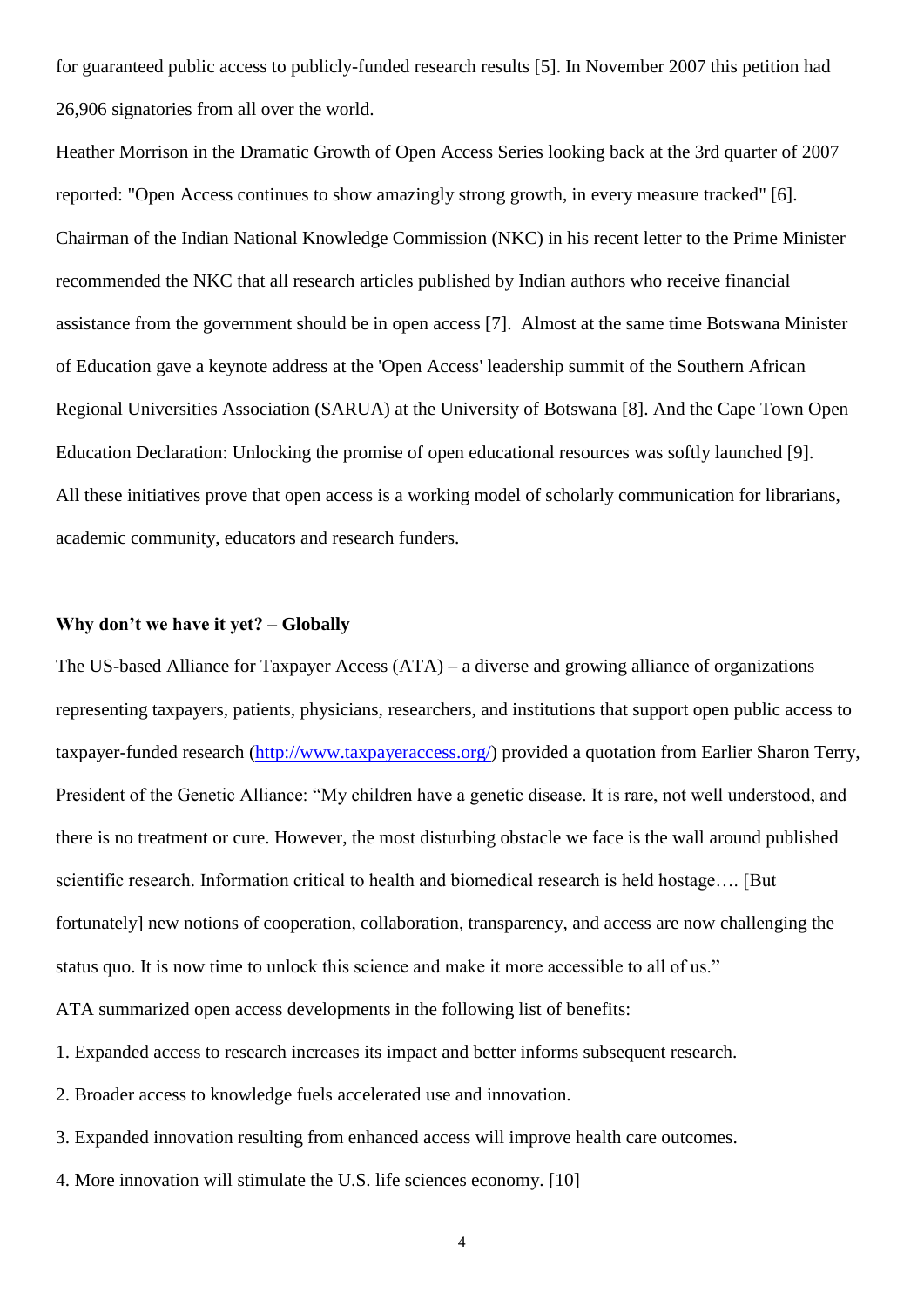5. Public access is an opportunity for publishing and other industries.

6. Public access will ensure all stakeholders have access to the research they need.

7. Taxpayer equity.

A growing body of evidence demonstrates that when scientific research is accessed more frequently it is cited more often in subsequent research, a common measure of research impact [11].

As ATA already presented, open access and cooperative sharing played a key role in the sequencing of the SARS virus in just seven days, expediting the development of diagnostic tests to identify the virus. Researchers found that unprecedented cooperation and speedy scientific advancement allowed them to quickly control outbreaks [12].

Harold Varmus, Nobel laureate, former director of the US National Institutes of Health, and co-founder of open access publisher Public Library of Science gave another example: "The precepts of the publicly funded genome project made a very big impression, and it does have an impact on people's approach to scientific information, and their attitudes about access to it…It shows how important it is not just to have pieces of sequence floating around and the literature somewhere else, but to have them actually amalgamated into one site where you can do a search and get the information you want. That is a metaphor that we are trying to develop with the scientific literature. I am certainly a strong proponent of the kinds of things that Larry Lessig talks about with Creative Commons: the reuse of information, the creation of new ideas by having access to previously published work, the right to reformulate information in ways that will allow us to have new insights — all of us who contribute to discovery want to see this" [13].

And finally according to a 2006 Harris Interactive survey, 82% of American adults believe that "if tax dollars pay for scientific research, people should have free access to the results of the research on the Internet" $[14]$ .

John Houghton, Colin Steele and Peter Sheehan in their report to the Department of Education, Science and Training "Research Communication Costs in Australia: Emerging Opportunities and Benefits" mentioned the most important potential benefit of open access – an enhanced access to, and greater use of, research findings, which would, in turn, increase the efficiency of R&D as it builds upon previous research. Another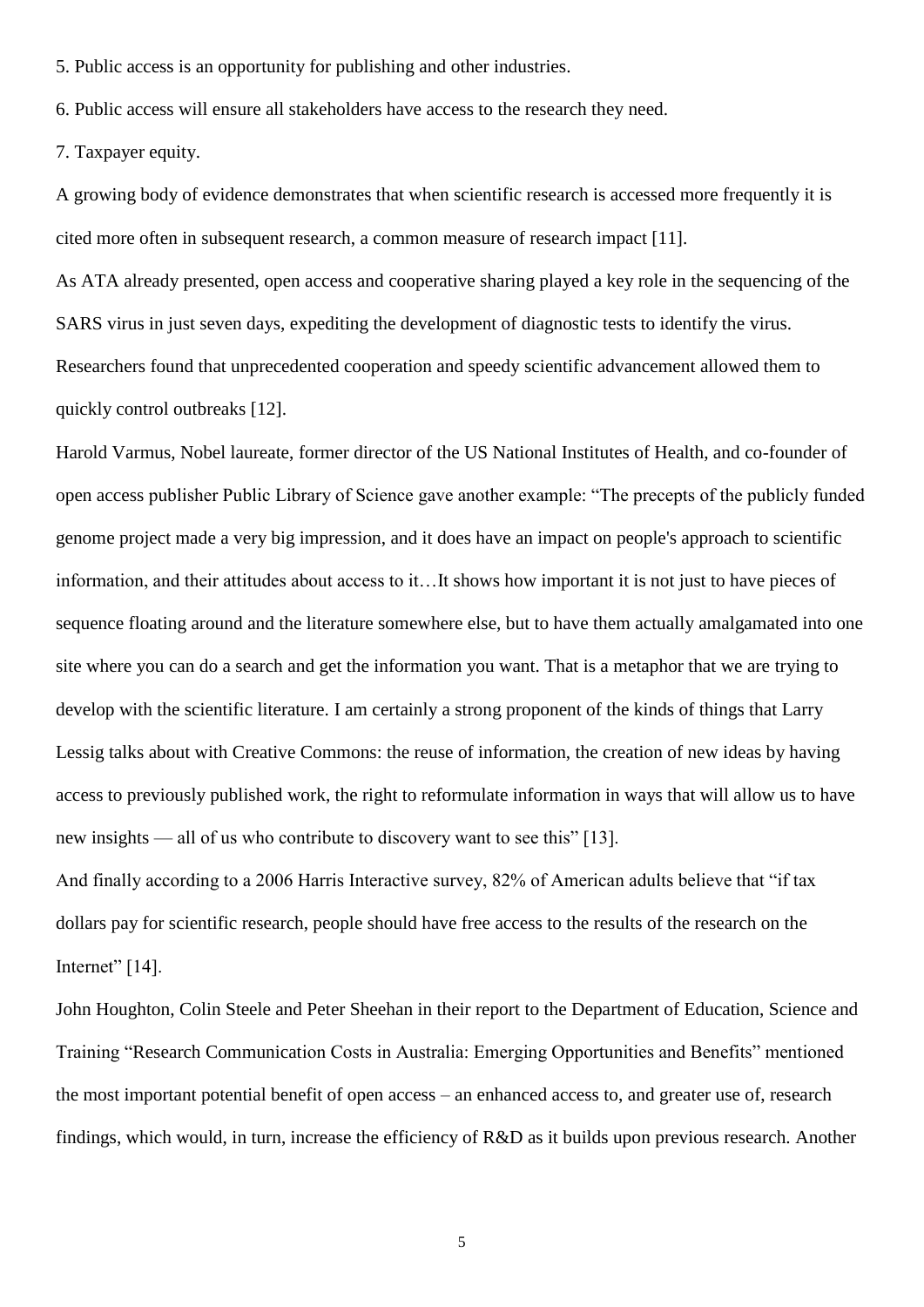significant potential – to expand the use and application of research findings to a much wider range of users, well beyond the core research institutions that have had access to the subscription-based literature. Estimating the benefits of a one-off increase in accessibility and efficiency they found that: • With public sector R&D expenditure at AUD 5,912 million in 2002-03 and a 25% rate of social return to R&D, a 5% increase in accessibility and efficiency would be worth AUD 150 million a year; • With higher education R&D expenditure at AUD 3,430 million and a 25% rate of social return to R&D, a 5% increase in accessibility and efficiency would be worth AUD 88 million a year; and • With ARC administered competitive grants funding at AUD 480 million and a 25% rate of social return to R&D, a 5% increase in accessibility and efficiency would be worth AUD 12 million a year [15]. John Houghton, Colin Steele and Peter Sheehan refer to Getz and his three important dimensions of benefit: broader industry, government and society impacts; educational impacts; and the potential for greater integration of publications and other the digital objects that are increasingly the outputs of research (*e.g.*  numeric data sets, software algorithms, animations, sound and video files) [16]. And to the 'dis-benefits' of the subscription publishing system by Kircz which was not the full record of science because of timing («*the full stop after the fact*», with current discussion in many fields already based on pre-prints and other communications mechanisms like discussion lists, web logs, etc.), selectivity in publishing («*only a trophy cabinet*» with little reporting in the formal journal literature of failed experiments or trial and error tests) [17]. And they create the list of benefits:

- Speed of access speeding up the research and discovery process, increasing returns to investment in R&D and, potentially, reducing the time/cost involved for a given outcome, and increasing the rate of accumulation of the stock of knowledge;
- Improved access leading to less duplicative research, saving duplicative R&D expenditure and improving the efficiency of R&D;
- Faster access leading to better informed research, reducing the pursuit of blind alleys, saving R&D expenditure and improving the efficiency of R&D;
- Wider access providing enhanced opportunities for multi-disciplinary research, inter-institutional and inter-sectoral collaborations;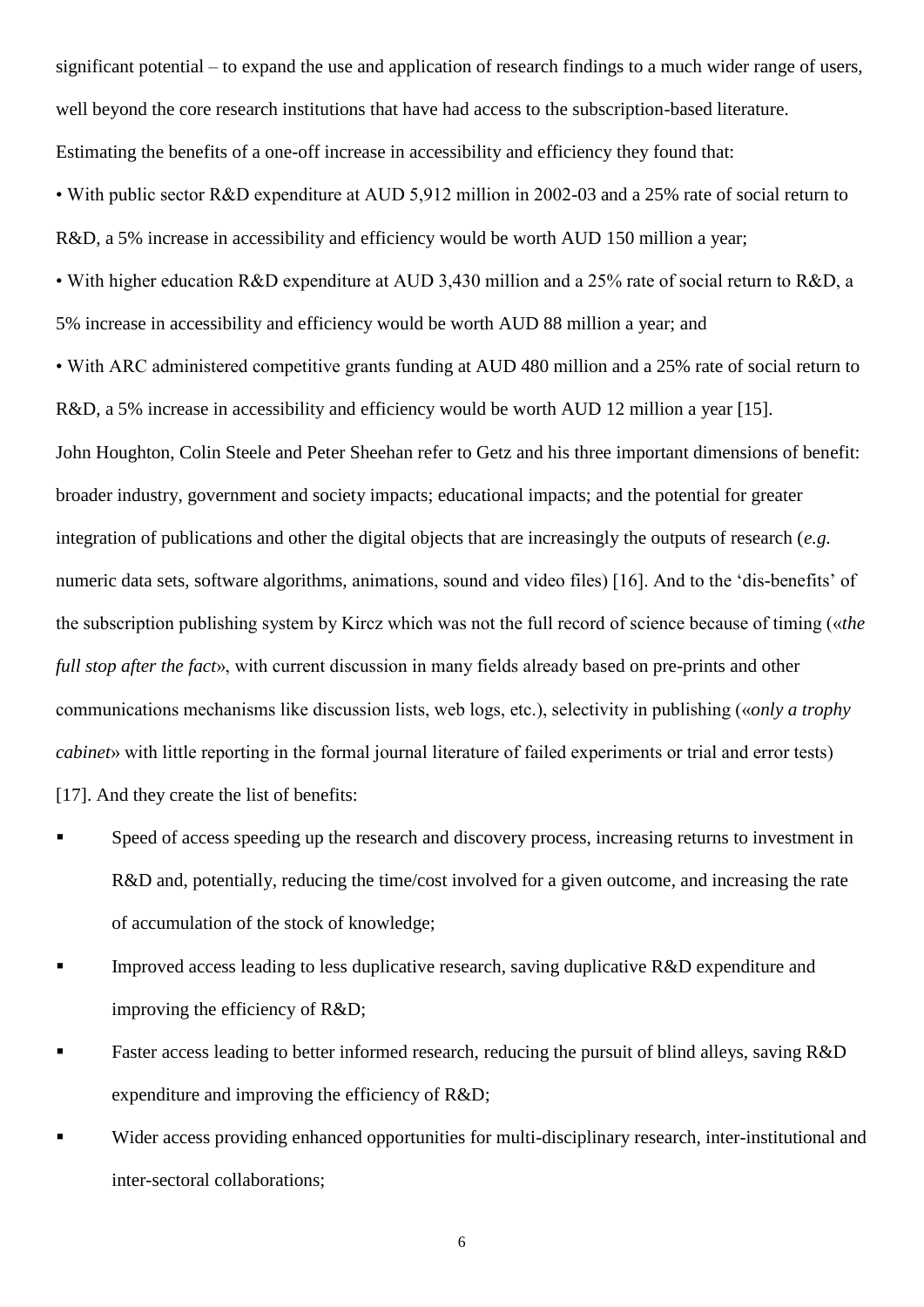- Wider access enabling researchers to study their context more broadly, potentially leading to increased opportunities for, and rates of, application/commercialization; and
- Improved access leading to improved education outcomes, enabling a given education spend to produce a higher level of educational attainment (at least at the post secondary level), leading to an improvement in the quality of the 'stock' of researchers and research users [18].

#### **How it works: Developing National Open Access Policies – Ukrainian Case Study**

Since January 2007 Ukraine has a law mandating open access to publicly funded research. Most of the Parliament members supported it. And it is already the second parliamentary inquiry mandating the Cabinet of Ministers to take actions on creating favorable conditions for developing open access repositories in archives, libraries, museums, scientific and research institutions with open access condition to publicly funded research. Nevertheless there is no implementation of this law. Bottom-up approach of Ukrainian Universities and libraries as well as up-down political support from the principle legislative body in the country have still not resulted into a full scale functioning network of institutional repositories. Mandating open access to publicly funded research in Ukraine was a movement launched by the scholars publishing their articles in open access journals, innovative librarians and University administrations. International Renaissance Foundation (IRF, Soros Foundation in Ukraine) coordinated this movement. Since 2004 IRF organized a number of awareness raising campaigns in mass media and more than a dozen regional seminars for the academic community. National Academy of Sciences (NAS) and International Researches and Exchanges Board (IREX) supported open access ideas and joined the movement. IRF implements open access projects in cooperation with the Information Program of the Open Society Institute and the Electronic Information for Libraries Consortia (eIFL.net).

The first public statement on open access policies in Ukraine resulted from the international workshop ―Open Access Scholarly Communication‖ hosted by the National University Kyiv-Mohyla Academy (NAUKMA) and organized by IRF, Open Society Institute, NAS and International Association of Academies of Sciences on February 17-19, 2005. 140 researchers, administrators, librarians, information managers from higher educational institutions and scientific research laboratories involved in e-journal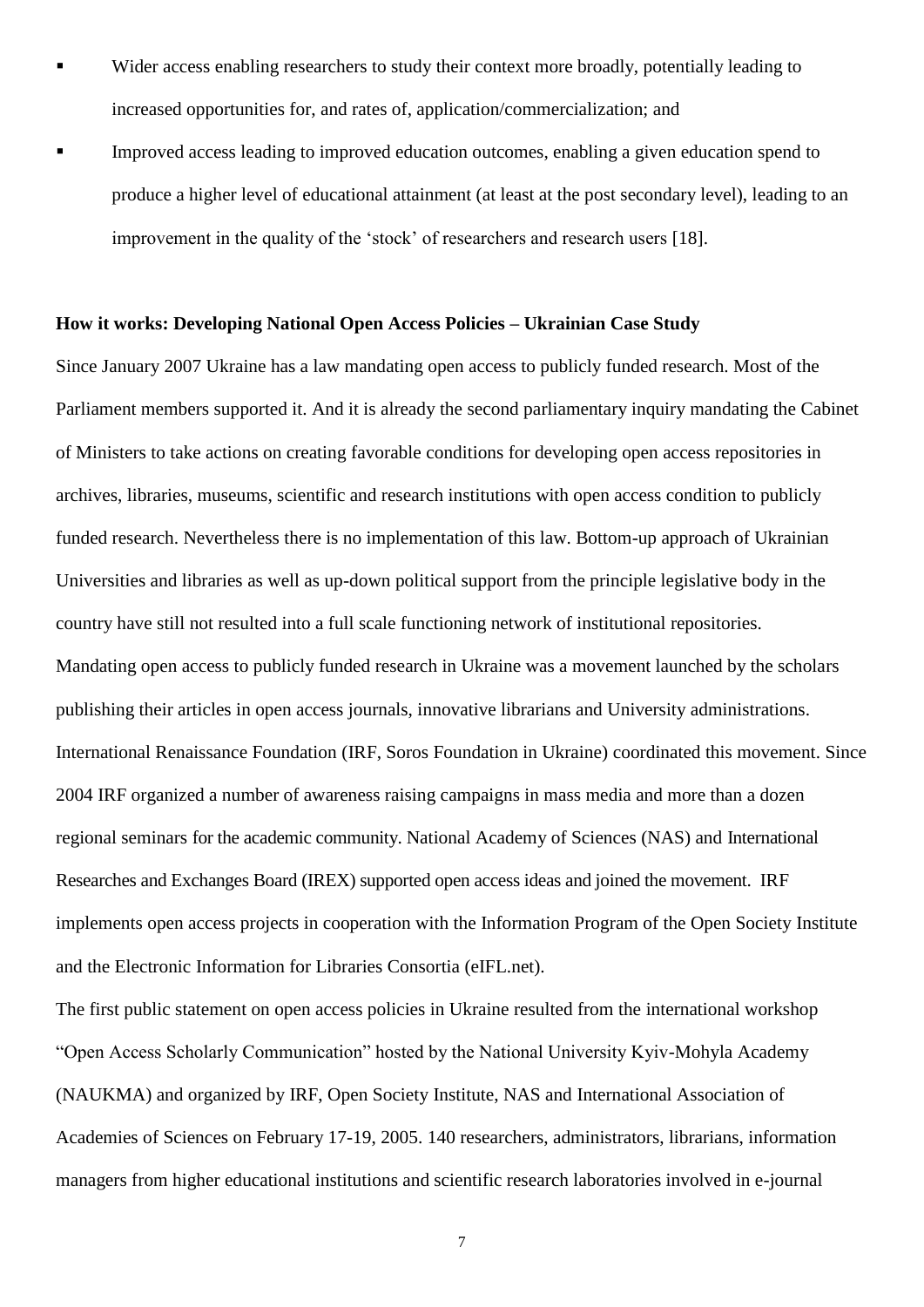publishing and institutional repository development from 17 countries signed the Recommendations for Ukrainian authorities to ensure: the right to access information and knowledge and to guarantee that intellectual property regimes are not the obstacles to the public access to knowledge, to encourage research and higher educational institutions to practice open access and to put an open access condition to publicly funded research (except reasonable exceptions) and to provide state financing and technical assistance to research and higher educational institutions setting up open access repositories.

Ukrainian Vice Prime Minister endorsed these Recommendations. And on September 21, 2005, the Recommendations were presented at the first Parliamentary hearings on Developing information society in Ukraine. In December 2005 these hearings resulted into the Parliamentary Inquiry on Harmonization of Governmental Educational Policies re open access movement [19]. Open access was one of the priorities in developing information society in Ukraine. The Cabinet of Ministers was responsible for creating favorable conditions for developing open access repositories in archives, libraries, museums and other cultural institutions and the Ministry of Education and Science of Ukraine – for encouraging development of open access resources in science, technology and education with open access condition to publicly funded research.

In the beginning of 2007 this parliamentary resolution was transformed into the law mandating open access to publicly funded research [20]. And six months were given as the transition period (should have been completed by July 2007). But the following political crises withdrew the attention of the Cabinet of Ministers from immediate implementation of this law.

Nevertheless since October 2005 the academic community undertook a bottom-up approached to create a network of open access repositories in Ukraine. Ten Ukrainian Universities – participants of the University Autonomy project – reported this decision at the national conference for university and regional universal scientific libraries INFORMATIO 2005.

Now there are seven pilot open access repositories in Ukraine. Two of them are in the institutions of the National Academy of Sciences – in the Institute of Software Systems [\(http://eprints.isofts.kiev.ua\)](http://eprints.isofts.kiev.ua/) and in the Institute of Biology of the Southern Seas (http://repository.ibss.org.ua/dspace/). Others were created in the Universities: in Zhytomyr National University [\(http://eprints.zu.edu.ua/\)](http://eprints.zu.edu.ua/), in Ukrainian Catholic University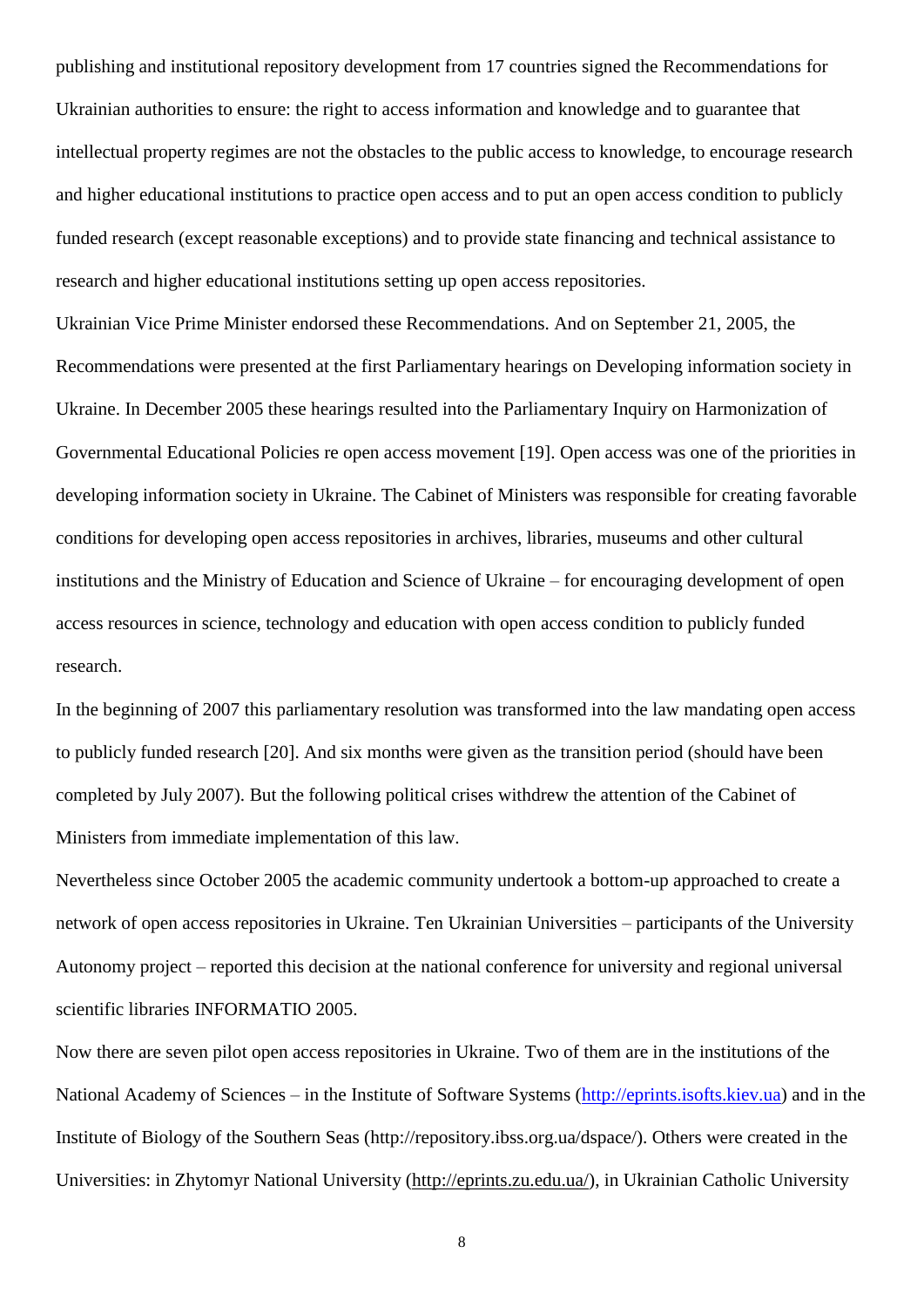[\(http://repository.ucu.edu.ua](http://repository.ucu.edu.ua/) and [http://dspace.ucu.edu.ua\)](http://dspace.ucu.edu.ua/) in the Center for the Humanities of Lviv National University [\(http://www.humanities.org.ua](http://www.humanities.org.ua/) and [http://dspace.humanities.org.ua\)](http://dspace.humanities.org.ua/), in the National University Kyiv Mohyla Academy [\(http://www.library.ukma.kiev.ua/dspace/\)](http://www.library.ukma.kiev.ua/dspace/) and in Kharkiv National Academy for Municipal Administration [\(http://eprints.ksame.kharkov.ua\)](http://eprints.ksame.kharkov.ua/). IT departments, university libraries or academic communities run these repositories.

The most populated repository is the one run by the academic community – in the Center for the Humanities of Lviv National University. They outsource hosting and IT support from Ukrainian Catholic University and are concentrated on filling in the repository for those researchers who are not willing to do it themselves at the moment. As to the human resources, they have – 6 local staff and 2 freelancers. 4 students and department managers were trained and now are responsible for populating the repository. Populating the repository is also a part of compulsory museum-archival practice for the students from the philological department of Lviv National University. The repository team is also working with learning societies in the humanities area to provide them with a platform for disseminating and archiving their research results. Having spent less than 10,000 USD the Center for the Humanities documented ten years of research activities. And they created a very helpful research and education resource in the environment with lack of proper distribution system for research papers. Authors from nine Ukrainian cities as well as from Australia, Austria, Canada, Czech Republic, Germany, Great Britain Poland, Russia, Slovak Republic, Sweden, the USA and other countries contribute to the repository. Among future plans – students' theses and dissertations will become a part of the repository and stronger cooperation with academic journals and University library is planned.

Managers of Ukrainian open access repositories projects specified the following problems and tried to suggest solutions to them:

**Problem 1:** Difficulties with server design and software installation, lack of some special fields in the software (e.g. in their DSpace version there is no field about curator of master theses, etc). Complexity of the system for an average Ukrainian researcher without advanced IT skills. The final goal is self-archiving so there is a need to train the researchers to archive themselves.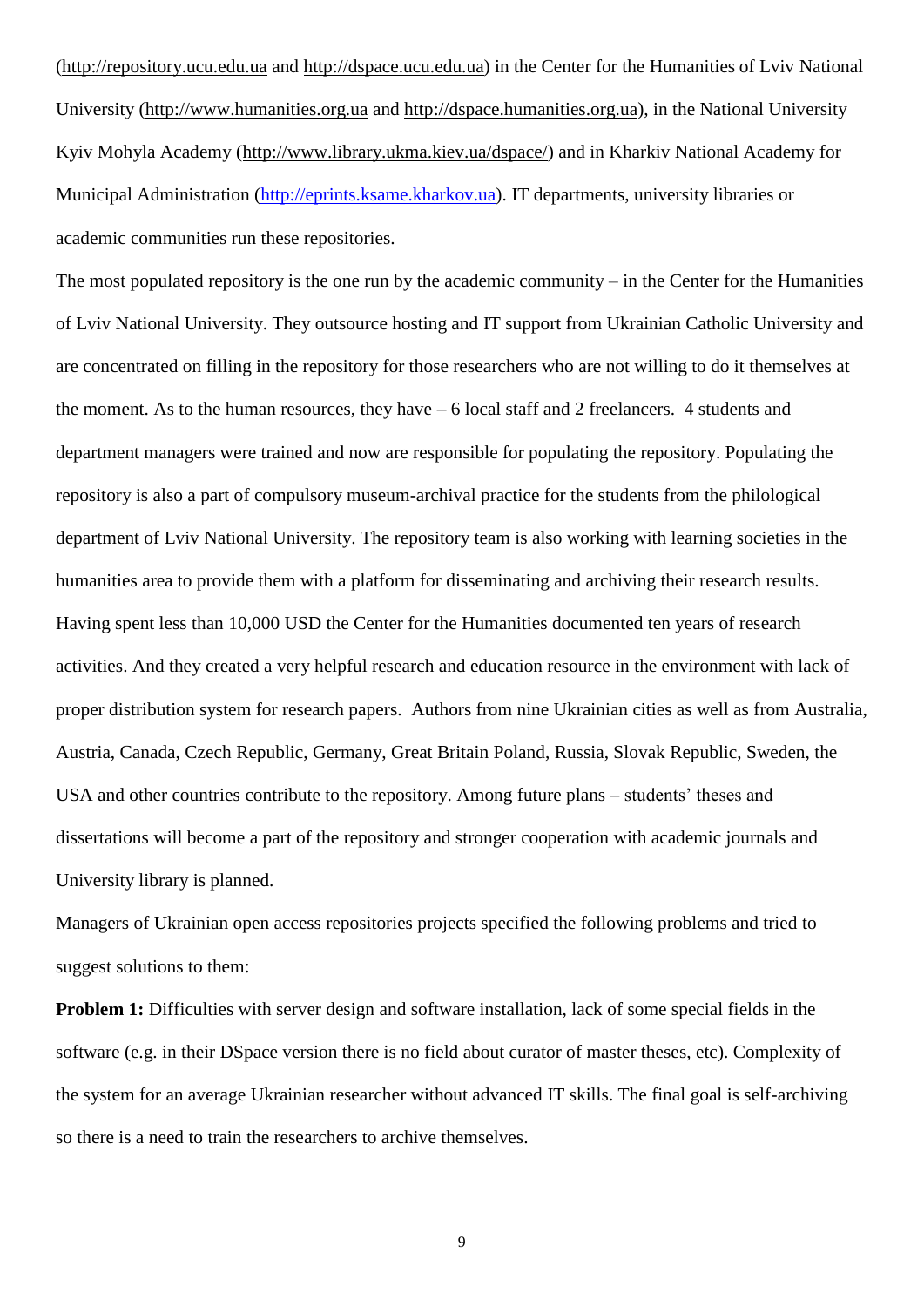**Suggested solution 1**: To develop detailed instructions specifying the every steps in software installation and to create an installation pack – Institutional repository in the box. And to write clear instructions for the users (self-archivers).

**Problem 2.** Lack of understanding among professional community how authors' rights in the digital environment differ from the print world. What does it mean to deposit an electronic copy? Why do deposit licenses replace usual copyright transfer agreements?

**Suggested solution 2**: To develop a standard non-exclusive license for depositing an article in open access institutional repository and to train the librarians and department staff basics of copyright in the digital age. The first seminar is planned for December 2007.

**Problem 3**: Lack of qualitative indicators of informatization of the universities. For majority of the scholars computers are still mainly typing machines and tools of reading-writing e-mails. And a lack of technical capacities in the universities.

**Suggested solution 3**: To conduct cost-benefits analysis of an open access institutional repository in the University. To prepare FAQs and a set of explanatory documents for university administrators: What is an open access institutional repository? Why does University need it? How can a library create an open access institutional repository in the University (policies, procedures, action plans, etc.)? How can a University department create an open access institutional repository? What is the model self-archiving policy in the university or research institution? The repository teams prepare these documents or translate the existing once from other languages (like the model self-archiving policy).

**Problem 4**: Lack of exchange between experts from different institutions developing open access institutional repositories in different cities located far from each other.

**Suggested solution 4**: A wiki [\(www.repository.org.ua\)](http://www.repository.org.ua/) has just been set up to share the useful documents and links. And of course mailing lists and seminars still serve as the meeting points.

**Problem 5**: Lack of financing.

**Suggested solution 5**: Possibilities to apply together for grants.

In 2007 open access educational materials became another topic for discussions in Ukraine in cooperation with Connexions (cnx.org) – a non-profit publishing project that brings textbooks and other learning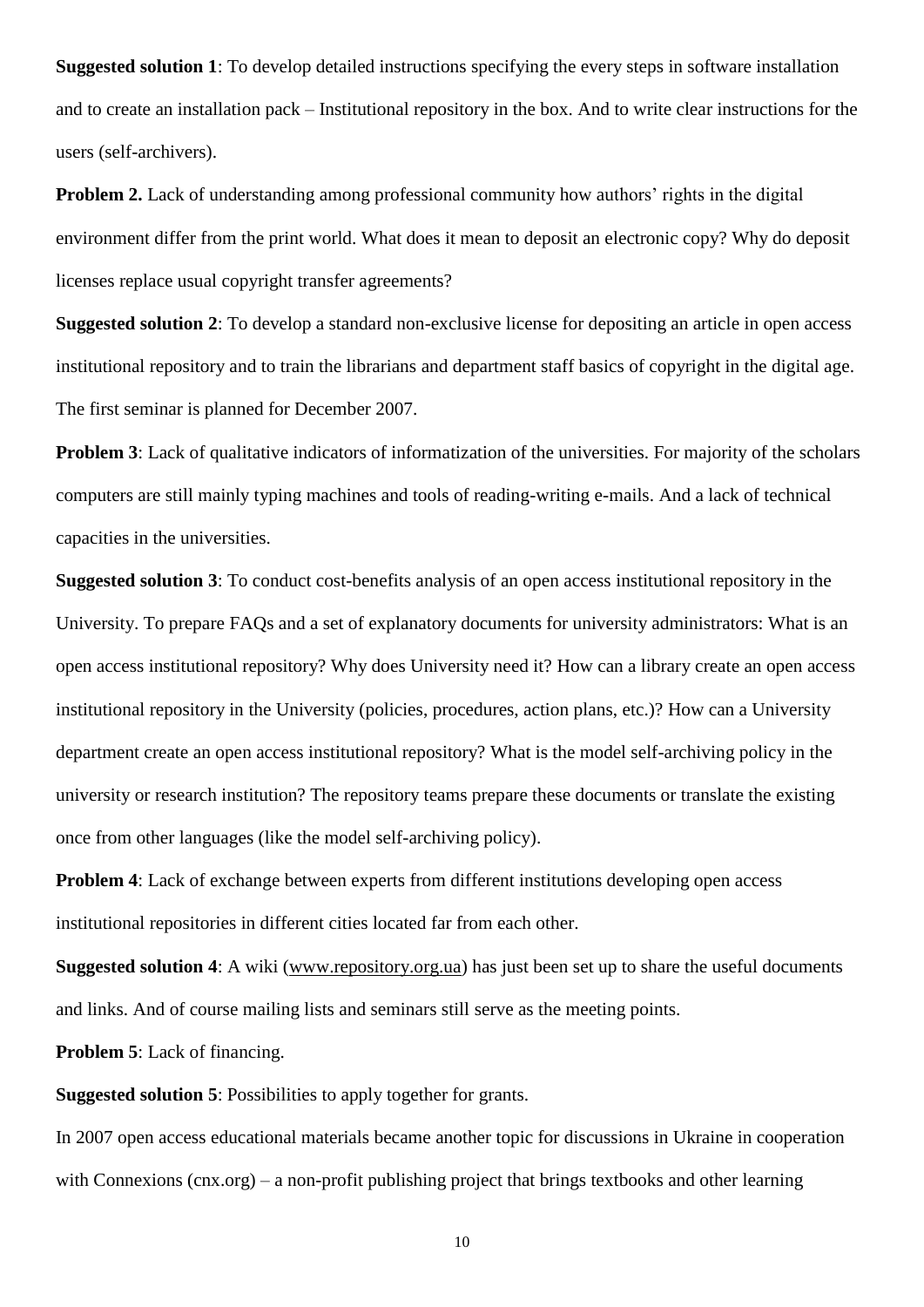materials into the Internet Age. Authors can create their "modules" of information in the global repository of open knowledge, as well as connect new and existing modules together into customized web courses, textbooks, and curricula. All content is open-licensed under the Creative Commons "attribution" license; all tools are free and open-source. Connexions welcomes translations to and from Ukrainian and other languages. Translation projects are already under way in English, Spanish, Portuguese, Japanese, Chinese, Vietnamese, and Thai; many of these materials are the most popular once in Connexions. And what was most excited for Ukrainian university publishers – Connexions welcomes academic and university publishers to exploit its free XML-based platform for producing and distributing academic works like textbooks, monographs, and research journals for free online and at very low cost in print via print-ondemand. Moreover Creative Commons "attribution" license enables publishers to develop new revenuegenerating value-added services around their scholarly content.

There are 9 Ukrainian open access journals listed in DOAJ: Condensed Matter Physics published by the Institute for Condensed Matter Physics of NAS, Fizika Nizkih Temperatur and Journal of Mathematical Physics, Analysis, Geometry both published by B.Verkin Institute for Low Temperature Physics and Engineering of NAS, Journal of Physical Studies published by West Ukrainian Physical Society, Speleogenesis and Evolution of Karst Aquifers published by Commission on Karst Hydrogeology and Speleogenesis, Union International of Speleology, Symmetry, Integrability and Geometry: Methods and Applications published by Department of Applied Research, Institute of Mathematics of NAS, Ukrai $\Box$ ns'kij hìmìoterapevtičnij žurnal published by Institute of phthisiology and pulmonology, Academy of Medical Science, Ukrainian Journal of Physical Optics published by Institute of Physical Optics of NAS, and Ukrainica Bioorganica Acta published by Institute of Molecular Biology and Genetics of NAS. But keeping in mind a total of a couple of hundreds Ukrainian academic journals, the percent is still very low. Governmental institutions are still the unique donors of research and development in Ukraine. This is why a law mandating open access to publicly funded research plays a crucial role in open access initiatives. Delays with implementation of this law cause delays in the development of open access institutional repositories – low submission rate, lack of understanding, lack of financing. And Arthur Sale proved that by requirement to deposit research output into a repository coupled with effective author support there are high levels of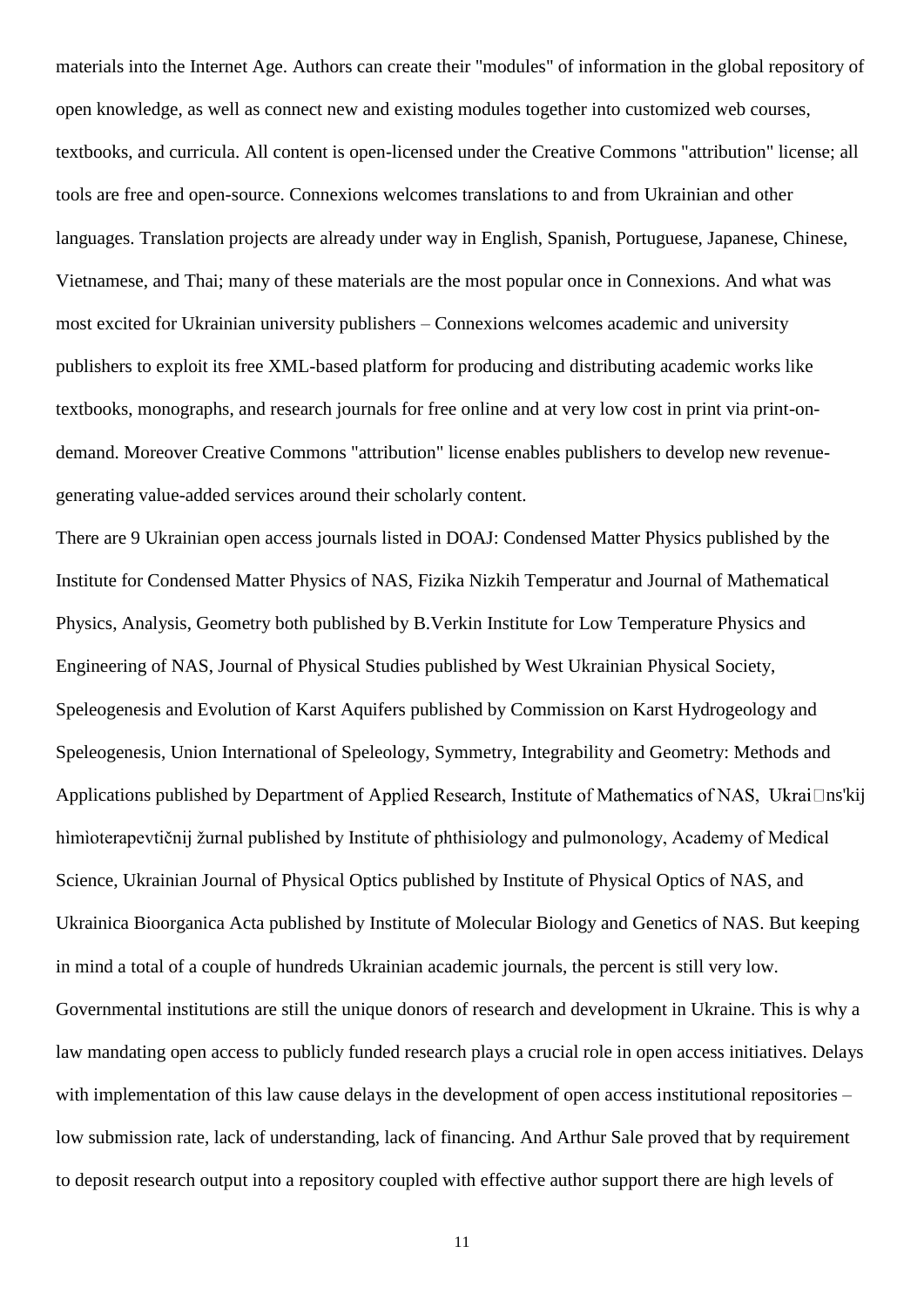content in Australia. And it is not like this with voluntary deposit policies, regardless of any author support by the university [21]. This is consistent with international data (major international study by Swan & Brown (2005) [22]. With this evidence, it is well overdue for the Australian Department of Education, Science & Training to rule that postprints of all research that Australian universities report to it must be deposited in an institutional repository. And as it was described above the costs are very small and the benefits are huge. There are promising results of mandatory policies: University of Southampton School of Electronics & Computer Science (mandatory policy since 2003) has 90+% compliance already, CERN (as well from 2003) – 90% compliance already and Queensland University of Technology (since 2004) – 40% + compliance and growing. And 92% of academic journals already permit self-archiving.

# **How far are we? Open access in developing and transition countries**

As Leslie Chan reported, open access provides improved visibility, an increase in submissions – from a wider range of countries – improved circulation, and worldwide reach [23]. Eve Gray described a case study from the Indian Journal of Postgraduate Medicine published by Medknow Publishers, which moved from being a locally produced print journal in India to an Open Access journal distributed by Bioline International:

- It now gets 1 million hits a year and the total number of submissions increased from 190 in 2000 to over 800 in 2006.
- The number of submissions from authors outside India rose from less than 10 percent in 2001 to 38 percent (166) in 2003 and 30 percent (189) in 2004. The journal is now being seen as an international journal capable of reaching a global readership and is attracting a different – and wider – kind of authorship [24] and [25].

DK Sahu, the Director of Medknow Publishers, speaking at the Bangalore Workshop on Electronic Publishing and Open Access in 2006, reported a similar increase across the range of Medknow journals moved to open access, with a common pattern of improvements in the international profile of authors, higher hit rates – indicating wider readership – and increased impact factors [26]. Editorial board of Ukrainica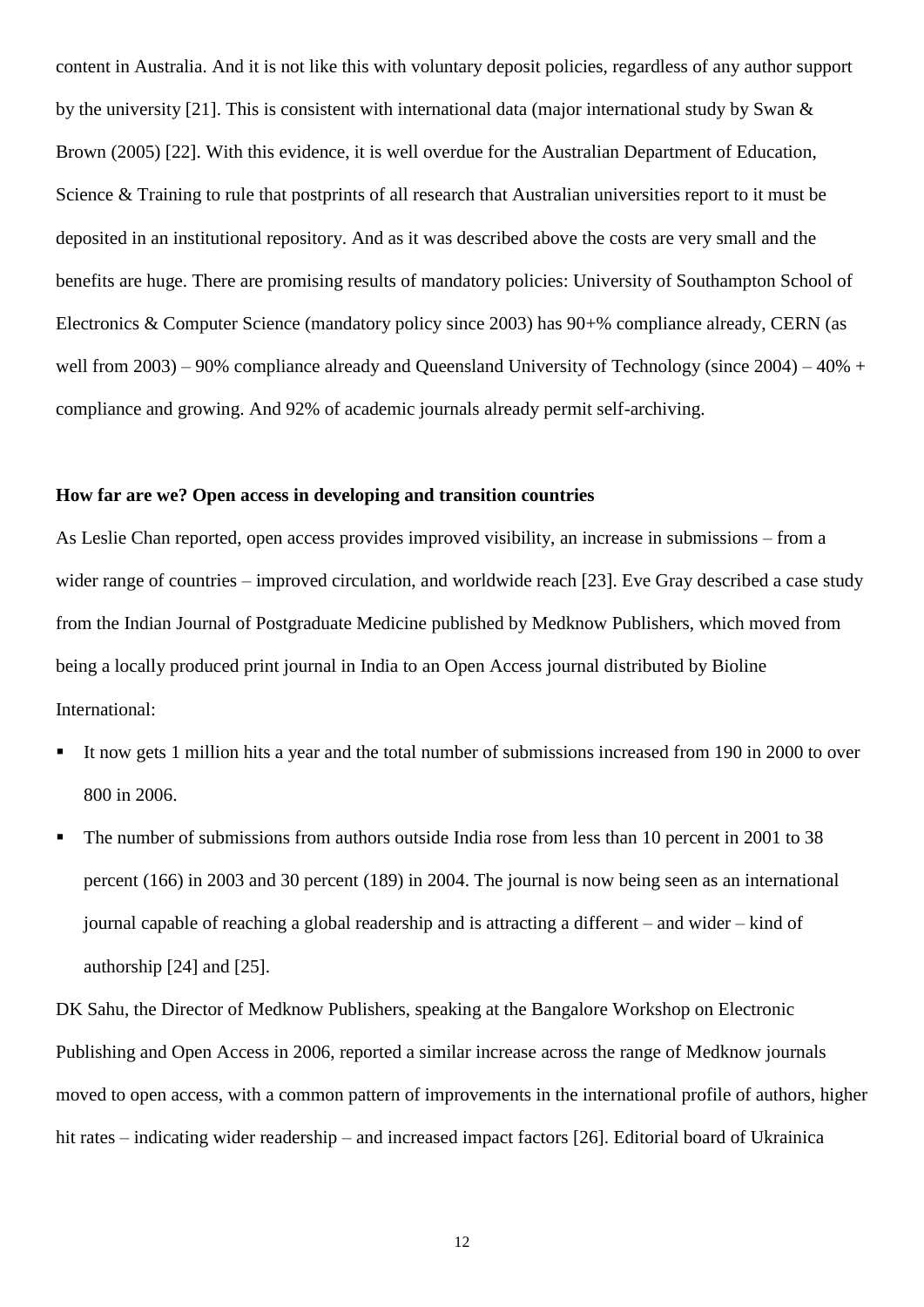Bioorganica Acta – open access journal published since 2004 – reported increase of their authors participating in international collaboration projects since the launch of the open access journal. There are examples of successful national and regional collaboration on building thematic journal collections to increase the impact of scholarly output. National example comes from the portal of open access journals in Croatia (Hrcak, [http://hrcak.srce.hr\)](http://hrcak.srce.hr/) with 70 % of all science and technical journals published in Croatia.

Open access declarations for the developing countries encourage regional cooperation: Salvador Declaration on Open Access – a Developing World Perspective drafted in 2005 in Bahia, Brazil [27], and A National Open Access Policy for Developing Countries drafted in 2006 at the Workshop on Electronic Publishing and Open Access held in Bangalore, India [28]. One of the most successful regional examples is SciELO consortium (Scientific Electronic Library Online [www.scielo.org](http://www.scielo.org/) and [http://www2.scielo.org\)](http://www2.scielo.org/) that just celebrated 10 years. In July 2007, the SciELO Network operated ten certified collections of online journals and there were six under development. The national certified collections were from eight countries: Argentina, Brazil, Chile, Colombia, Cuba, Portugal, Spain and Venezuela. There were over 450 titles of certified journals and more than 130 thousand online full-text articles, including original scientific articles, review articles, editorials and other types of communication. The collections SciELO Brazil and Chile in the first semester of 2007 had a monthly average of 8.8 and 2.1 million visits, respectively. In the Brazilian collection, the visits represented over 7.5 million downloads of articles and other texts. Most SciELO Brazil journals that are also indexed at the ISI JCR had a dramatic increase in number of citations received as well as in the impact factor. Simultaneously, in the last five years, three journals from the SciELO Chile collection and 10 of the SciELO Brazil collection have been indexed at the ISI Web of Sciences [29]. SciELO is a good model for cooperative electronic publishing in developing countries and provides an efficient way to assure universal visibility and accessibility to their scientific literature, contributing to overcome the phenomena known as 'lost science'. In addition, the SciELO model comprises integrated procedures for the measurement of usage and impact of scientific journals. SciELO Model is product of a partnership among FAPESP [\(http://www.fapesp.br\)](http://www.fapesp.br/) – the State of São Paulo Science Foundation, BIREME [\(http://www.bireme.br\)](http://www.bireme.br/) – the Latin America and Caribbean Center on Health Sciences Information, as well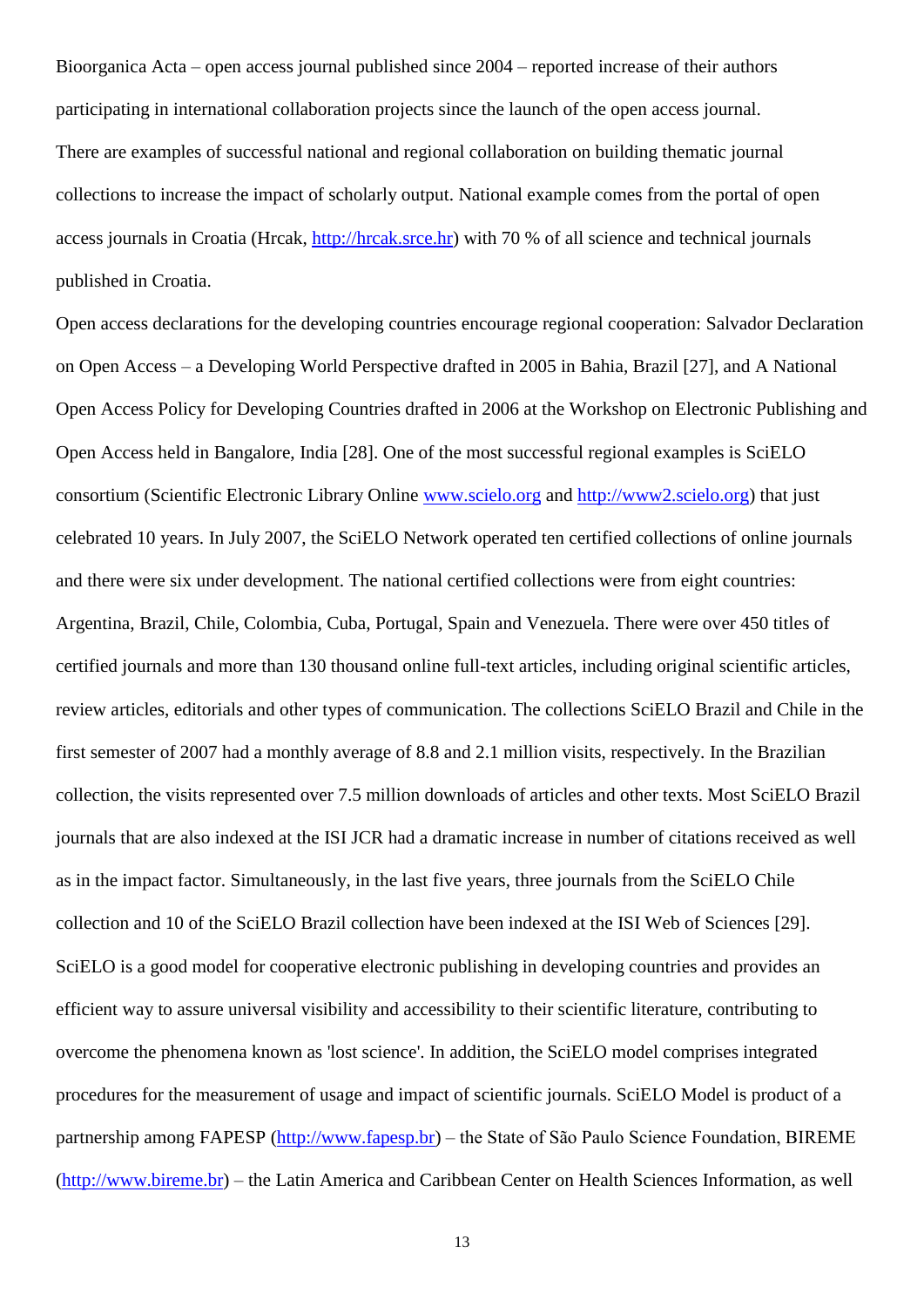as other national and international institutions. A pilot project with ten Brazilian journals from different subject areas was successfully implemented in 1997-1998 aimed at the development and evaluation of an adequate methodology for electronic publishing on the Internet. From June 1998 the full scale project was launched incorporating new journals and expanding its operation to other countries. Since 2002 CNPq [\(http://www.cnpq.br\)](http://www.cnpq.br/) - Conselho Nacional de Desenvolvimento Científico e Tecnológico supported the project. The successful development of the SciELO network of Latin America and Caribbean scientific journals made locally generated scientific information widely available increasing its usage among scholars and policy makers. Both Hrcak and SciELO proved that governmental financing to the journal portals results into higher impact of science from transition and developing countries [30].

Barbara Kirsop**,** Subbiah Arunachalam and Leslie Chan suggested another possibility that have not been widely explored yet – more active international donors involvement in open access projects in developing countries. In addition to regional efforts, more global and coordinated approaches to open access need to take place and agencies such as the World Health Organization (WHO), UN Development Programme and UN Educational Scientific and Cultural Organization are in a position to take a leadership role [31], [32] and [33].

Manon Ress described the process of negotiations with one of the donors. In November 2007 one of the outcomes of the second session of the Intergovernmental Working Group on Public Health, Innovation and Intellectual Property (IGWG2) of WHO was a statement on open access to government funded research. Open access issue was not in the original July Secretariat draft Global Strategy document. It appeared for the first time in the so called "Rio Text," that came out of two meetings (one in Bolivia in August and one in Brazil in September 2007) with Argentina, Brazil, Bolivia, Chile, Costa Rica, Cuba, Ecuador, El Salvador, Honduras, Mexico, Peru, Suriname, Uruguay and Venezuela. The Rio text called to: promote public access to the results of government funded research, through requirements that all investigators funded by governments submit to an open access database an electronic version of their final, peer-reviewed manuscripts; support the creation of open databases and compound libraries. However in the final version there is an open access provision, apparently accepted by consensus at the meeting, but the "requirements" language has been replaced with a watered down "strong encouragement": promote public access to the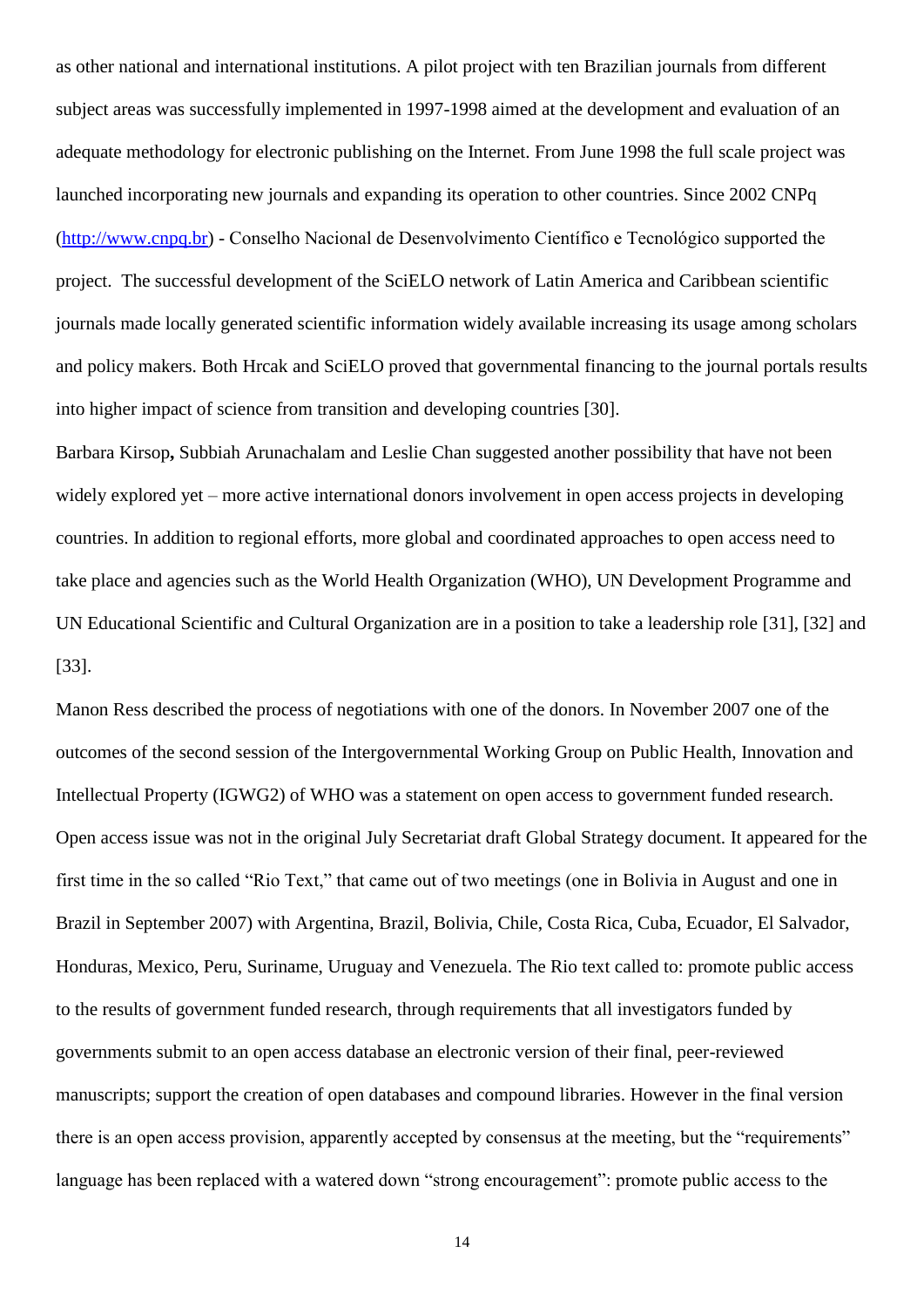results of government funded research, by strongly encouraging that all investigators funded by governments submit to an open access database and electronic version of their final, peer-reviewed manuscripts; support the creation of open databases and compound libraries [34] and [35].

Allison Fullard conducted a survey of South African responses to open access publishing, which showed that the research community already welcomed open access [36]: respondents were presented with seven statements, to which they could indicate the extent of their agreement or disagreement (*A/S = Agree Strongly; A = Agree; N/S = Not Sure; D = Disagree; D/S = Disagree Strongly).* 

**Table 1** Respondents' views on outcomes of Open Access (N=163)

93,21% of respondents agreed, that open access boosts developing countries' access to scholarly literature; 87,04% - that open access promotes developing countries' engagement with global science; 91,97 – that open access promotes the advance of scientific knowledge; 57,4% - that open access provides more accountable use of publicly funded research; 70,36% - that open access articles will be read by more people, and probably cited more often; 51,85% - that authors retain copyright and are free to use it as they wish and 65,43% - that with open access development the serials crisis facing libraries will be broken. International academic and library community ready to be engaged in open access projects. Recommendations for countries deciding on their open access policies:

- Policies mandating open access to publicly funded research enhance access to, and greater use of research findings, increase the efficiency of R&D, accelerate use and innovation, stimulate economy.
- Alliances are crucial and local and regional partners needed.
- Targeted web-sites and workshops proved to be useful tools for awareness raising and lobbying. Good media coverage of open access projects is important to create public awareness.

#### **Notes:**

[1] Council Conclusions on scientific information in the digital age: access, dissemination and preservation. 2832nd COMPETITIVENESS (Internal market, Industry and Research) Council meeting Brussels, 22 and 23 November 2007. [http://www.consilium.europa.eu/ueDocs/cms\\_Data/docs/pressData/en/intm/97236.pdf](http://www.consilium.europa.eu/ueDocs/cms_Data/docs/pressData/en/intm/97236.pdf)  (accessed December 5, 2007).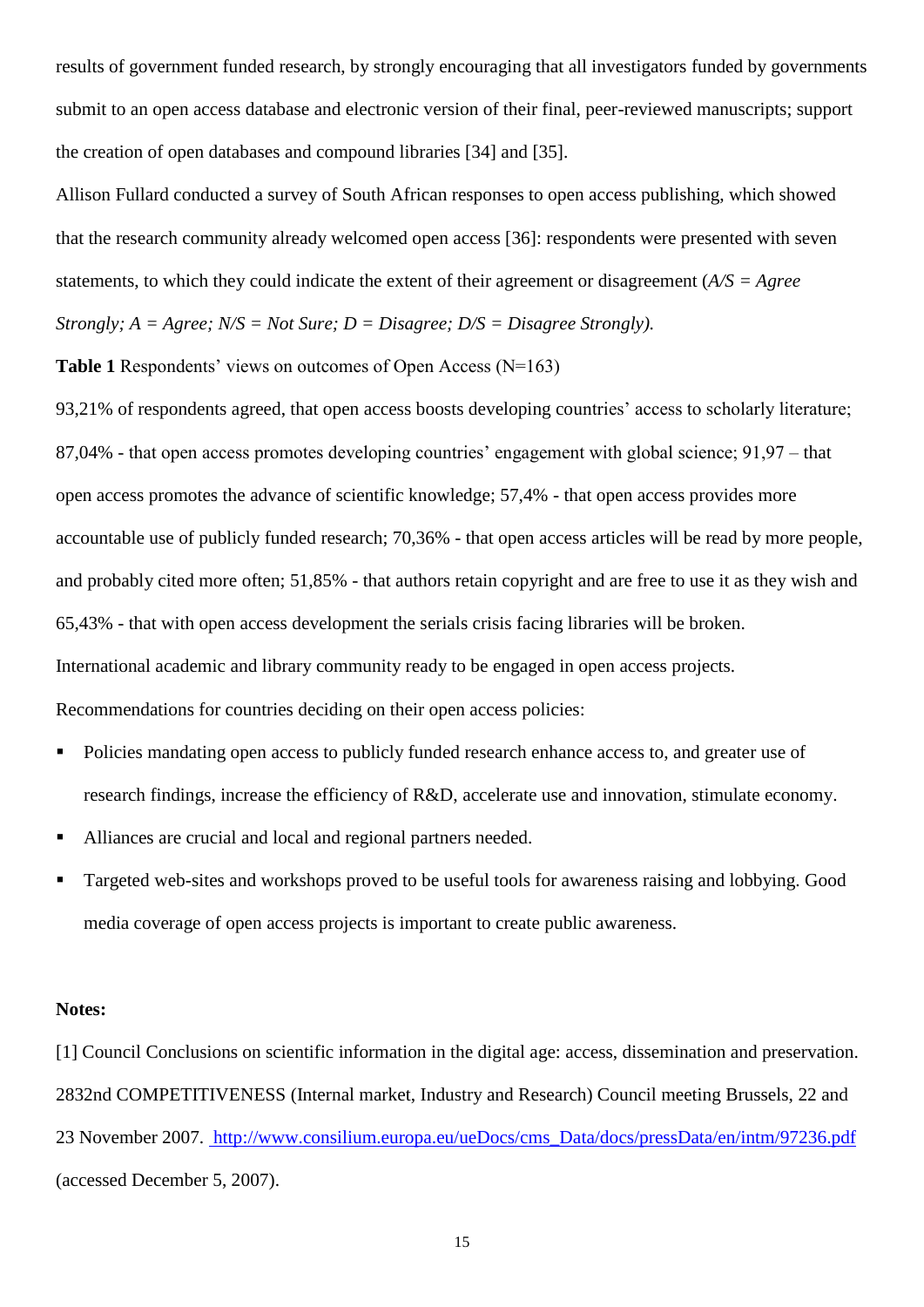[2] See European Research Advisory Board. Final Report. Scientific Publication: Policy on Open Access, December 2006. [http://ec.europa.eu/research/eurab/pdf/eurab\\_scipub\\_report\\_recomm\\_dec06\\_en.pdf](http://ec.europa.eu/research/eurab/pdf/eurab_scipub_report_recomm_dec06_en.pdf) (accessed December 5, 2007).

[3] See ERC Scientific Council Statement on Open Access, December 2006. [http://erc.europa.eu/pdf/open](http://erc.europa.eu/pdf/open-access.pdf)[access.pdf](http://erc.europa.eu/pdf/open-access.pdf) (accessed December 5, 2007).

[4] Council Conclusions on scientific information in the digital age: access, dissemination and preservation.

[5] See<http://www.ec-petition.eu/> (accessed December 5, 2007).

[6] Heather Morrison, Dramatic Growth of Open Access Series: September 30, 2007 Update. *The Imaginary Journal of Poetic Economics.* [http://poeticeconomics.blogspot.com/2007/09/dramatic-growth-of-open](http://poeticeconomics.blogspot.com/2007/09/dramatic-growth-of-open-access-series.html)[access-series.html](http://poeticeconomics.blogspot.com/2007/09/dramatic-growth-of-open-access-series.html) (accessed December 5, 2007).

[7] "NKC for online educational resources to promote higher education", *India EduNews* (November 27, 2007).

[http://www.indiaedunews.net/Today/NKC\\_for\\_online\\_educational\\_resources\\_to\\_promote\\_higher\\_education](http://www.indiaedunews.net/Today/NKC_for_online_educational_resources_to_promote_higher_education_2658/) [\\_2658/](http://www.indiaedunews.net/Today/NKC_for_online_educational_resources_to_promote_higher_education_2658/) (accessed December 5, 2007) via Peter Suber, *[SPARC Open Access Newsletter](http://www.earlham.edu/~peters/fos/2007/11/india-nkc-calls-again-oa-for-publicly.html)* 116.

[8] Chandapiwa Baputaki, "Batswana must own knowledge-based products-Nkate", *Mmegi* (November 21,

2007).<http://www.mmegi.bw/2007/November/Wednesday21/1.php> via [via Peter Suber,](http://www.earlham.edu/~peters/fos/2007/11/botswana-minister-of-education-calls.html) *[SPARC Open](http://www.earlham.edu/~peters/fos/2007/11/botswana-minister-of-education-calls.html)* 

*[Access Newsletter](http://www.earlham.edu/~peters/fos/2007/11/botswana-minister-of-education-calls.html)* 116 (accessed December 5, 2007) (accessed December 5, 2007).

[9] See<http://www.capetowndeclaration.org/read-the-declaration>

[10] Alliance for Taxpayer Access. Enhanced Access to the Published Results of NIH Research

Will Benefit Science, the Economy and Human Health.

[www.taxpayeraccess.org/resources/Benefits\\_of\\_Access.pdf](http://www.taxpayeraccess.org/resources/Benefits_of_Access.pdf) (accessed December 5, 2007).

[11] A bibliography of literature documenting the connection between open access and research impact is under development at<http://opcit.eprints.org/oacitation-biblio.html> (accessed December 5, 2007).

[12] J. Dodge, "Written in the SARS," *Bio-IT World.* (May 9, 2003). [http://www.bio-](http://www.bio-itworld.com/news/050903_report2510.html)

[itworld.com/news/050903\\_report2510.html](http://www.bio-itworld.com/news/050903_report2510.html) (accessed September 5, 2004) via Alliance for Taxpayer

Access. Enhanced Access to the Published Results of NIH Research Will Benefit Science, the Economy and

Human Health.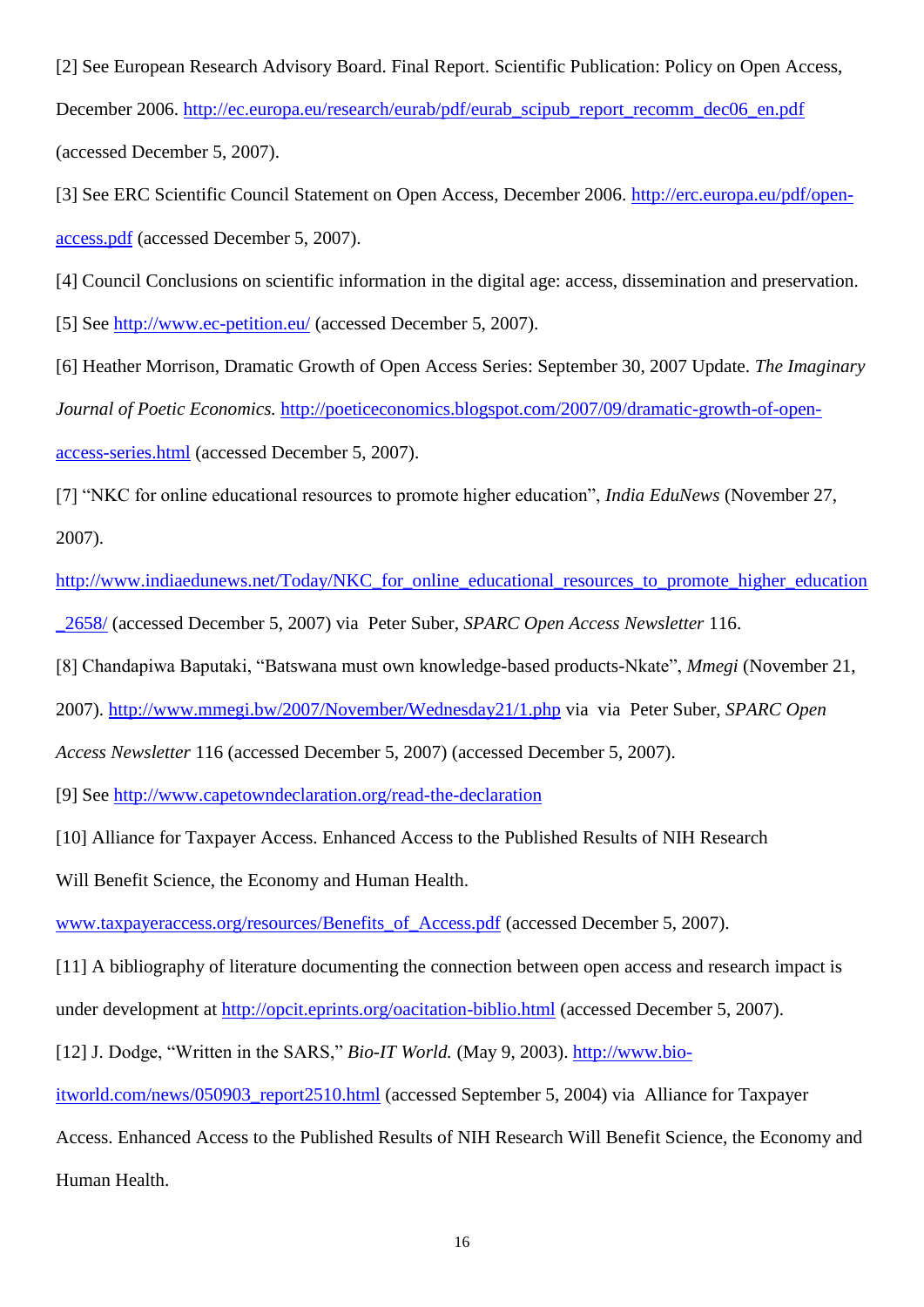[13] The Basement Interviews. Freeing the scientific literature. Harold Varmus talks to Richard Poynder. <http://poynder.blogspot.com/2006/06/interview-with-harold-varmus.html> (accessed December 5, 2007). [14] See [http://www.harrisinteractive.com/harris\\_poll/index.asp?PID=707](http://www.harrisinteractive.com/harris_poll/index.asp?PID=707) (accessed December 5, 2007).

[15] John Houghton, Colin Steele and Peter Sheehan, Report to the Department of Education, Science and Training "Research Communication Costs in Australia: Emerging Opportunities and Benefits".

[http://www.dest.gov.au/NR/rdonlyres/0ACB271F-EA7D-4FAF-B3F7-](http://www.dest.gov.au/NR/rdonlyres/0ACB271F-EA7D-4FAF-B3F7-0381F441B175/13935/DEST_Research_Communications_Cost_Report_Sept2006.pdf)

[0381F441B175/13935/DEST\\_Research\\_Communications\\_Cost\\_Report\\_Sept2006.pdf](http://www.dest.gov.au/NR/rdonlyres/0ACB271F-EA7D-4FAF-B3F7-0381F441B175/13935/DEST_Research_Communications_Cost_Report_Sept2006.pdf) (accessed December 5, 2007).

[16] Malcolm Getz, Open Scholarship and Research Universities.

<http://www.vanderbilt.edu/Econ/wparchive/workpaper/vu05-w17.pdf> [\(accessed December 5, 2007\) via John](http://www.dest.gov.au/NR/rdonlyres/0ACB271F-EA7D-4FAF-B3F7-0381F441B175/13935/DEST_Research_Communications_Cost_Report_Sept2006.pdf) 

[Houghton, Colin Steele and Peter Sheehan, Research Communication Costs in Australia: Emerging](http://www.dest.gov.au/NR/rdonlyres/0ACB271F-EA7D-4FAF-B3F7-0381F441B175/13935/DEST_Research_Communications_Cost_Report_Sept2006.pdf)  [Opportunities and Benefits.](http://www.dest.gov.au/NR/rdonlyres/0ACB271F-EA7D-4FAF-B3F7-0381F441B175/13935/DEST_Research_Communications_Cost_Report_Sept2006.pdf)

[17] J. Kircz, (2005) Institutional Repositories, a new platform in Higher Education and Research, KRA, Netherlands via [John Houghton, Colin Steele and Peter Sheehan, Research Communication Costs in](http://www.dest.gov.au/NR/rdonlyres/0ACB271F-EA7D-4FAF-B3F7-0381F441B175/13935/DEST_Research_Communications_Cost_Report_Sept2006.pdf)  [Australia: Emerging Opportunities and Benefits.](http://www.dest.gov.au/NR/rdonlyres/0ACB271F-EA7D-4FAF-B3F7-0381F441B175/13935/DEST_Research_Communications_Cost_Report_Sept2006.pdf)

[18] John Houghton, Colin Steele and Peter Sheehan, Research Communication Costs in Australia: Emerging Opportunities and Benefits.

[19] Decree of the Parliament of Ukraine "On Recommendations of parliamentary hearings on developing information society in Ukraine.<http://zakon.rada.gov.ua/cgi-bin/laws/main.cgi?nreg=3175%2D15> (accessed December 5, 2007).

[20] The Law of Ukraine On the principles of developing information society in Ukraine for 2007-20015 (Закон України "Про Основні засади розвитку інформаційного суспільства в Україні на 2007-2015 роки") at [www.rada.gov.ua](http://www.rada.gov.ua/)

[21] Arthur Sale, Comparison of content policies for institutional repositories in Australia. *First Monday* 11, number 4 (April 2006). [http://firstmonday.org/issues/issue11\\_4/sale/index.html](http://firstmonday.org/issues/issue11_4/sale/index.html) (accessed December 5, 2007).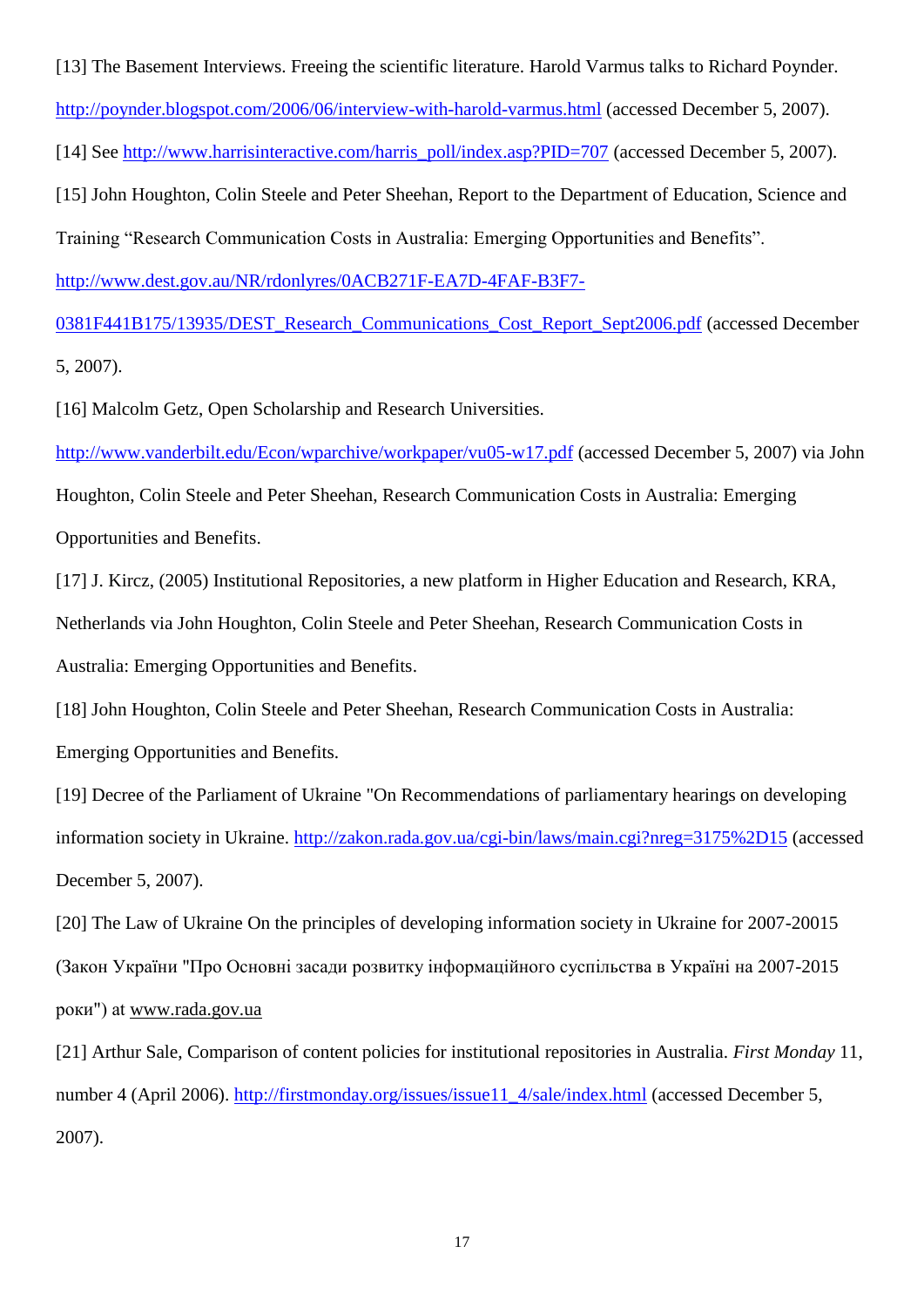[22] A. Swan and S. Brown, 2005. "Open access self–archiving: An author study," Technical Report,

External Collaborators, JISC, HEFCE.<http://eprints.ecs.soton.ac.uk/10999> (accessed December 5, 2007).

[23] Leslie Chan. (2002) The Gold Route to Open Access Publishing: Benefits for Developing Countries.

Presentation: University of Toronto. http://portal.cid.unb.br/elpub/ppt/24-

RT2-Leslie-Chan.pdf#search=%22Leslie%20Chan%22 (accessed December 5, 2007).

[24] Eve Gray (2007) Achieving Research Impact for Development. Critique of Research Dissemination Policy in South Africa, with Recommendations for Policy Reform.

[www.policy.hu/gray/IPF\\_Policy\\_paper\\_final.pdf](http://www.policy.hu/gray/IPF_Policy_paper_final.pdf) (accessed December 5, 2007).

[25] Barbara Kirsop and Leslie Chan, "Transforming Access to Research Literature for Developing

Countries‖, *Serials Review* 31, Issue 4 (December 2005): 246-255.

https://tspace.library.utoronto.ca/bitstream/1807/4416/1/Kirsop\_Chan\_SerialsReview

.pdf

[26] D.K. Sahu, (2006) Open Access in the Developing World: regaining the lost impact. Paper delivered at Bangalore Workshop on Electronic Publishing and Open Access, Bangalore, November 2006.

[http://www.ncsi.iisc.ernet.in/OAworkshop2006/presentations/OA\\_IISc\\_Nov3.pdf](http://www.ncsi.iisc.ernet.in/OAworkshop2006/presentations/OA_IISc_Nov3.pdf) (accessed December 5,

2007).

[27] See<http://www.icml9.org/meetings/openaccess/public/documents/declaration.htm> (accessed December 5, 2007).

[28] See [www.ncsi.iisc.ernet.in/OAworkshop2006/pdfs/NationalOAPolicyDCs.pdf](http://www.ncsi.iisc.ernet.in/OAworkshop2006/pdfs/NationalOAPolicyDCs.pdf) (accessed December 5, 2007).

[29] SciELO 10 years presentation.<http://www.eventos.bvsalud.org/scielo10/?lang=en> (accessed December 5, 2007).

[30] SciELO - a model for cooperative electronic publishing in developing countries.

<http://www2.scielo.org/php/level.php?lang=en&component=42&item=1> (accessed December 5, 2007).

[31] Barbara Kirsop and Leslie Chan, "Transforming Access to Research Literature for Developing **Countries**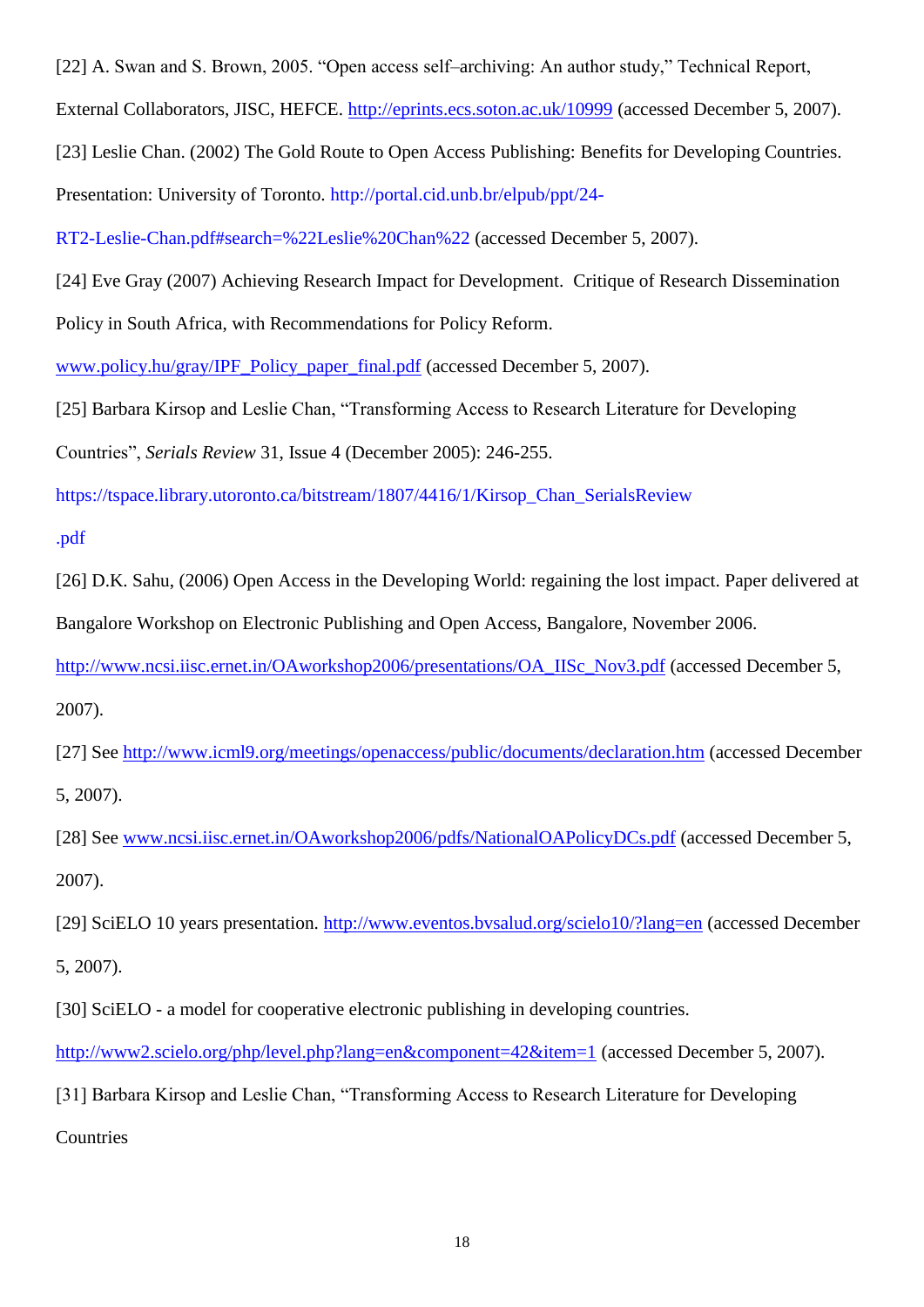[32] Barbara Kirsop, Subbiah Arunachalam and Leslie Chan, "Access to Scientific Knowledge for

Sustainable Development: Options for Developing Countries", *Ariadne* 52 (July 2007).

<http://www.ariadne.ac.uk/issue52/kirsop-et-al/> (accessed December 5, 2007).

[33] Chan, L., Kirsop, B. and Arunachalam, S. (2005) 'Open Access Archiving: the fast track to building

research capacity in developing countries,' *SciDevNet (* November 2005).

<http://www.scidev.net/ms/openaccess/> (accessed December 5, 2007).

[34] Manon Anne Ress, Require or Encourage? IGWG text on open access.

[http://www.keionline.org/index.php?option=com\\_jd-wp&Itemid=39](http://www.keionline.org/index.php?option=com_jd-wp&Itemid=39) (accessed December 5, 2007).

[35] See A/PHI/IGWG/2/Con.Paper No.1 November 10 200[7http://www.oliver-](http://www.oliver-moldenhauer.de/msf/draftIGWG.pdf)

[moldenhauer.de/msf/draftIGWG.pdf](http://www.oliver-moldenhauer.de/msf/draftIGWG.pdf) (accessed December 5, 2007).

[36] Allison Fullard, (2007) "South African responses to Open Access publishing: a survey of the research community", *South African Journal of Libraries and Information Science* 73(1): 40-50.

<http://eprints.rclis.org/archive/00010749/> (accessed December 5, 2007).